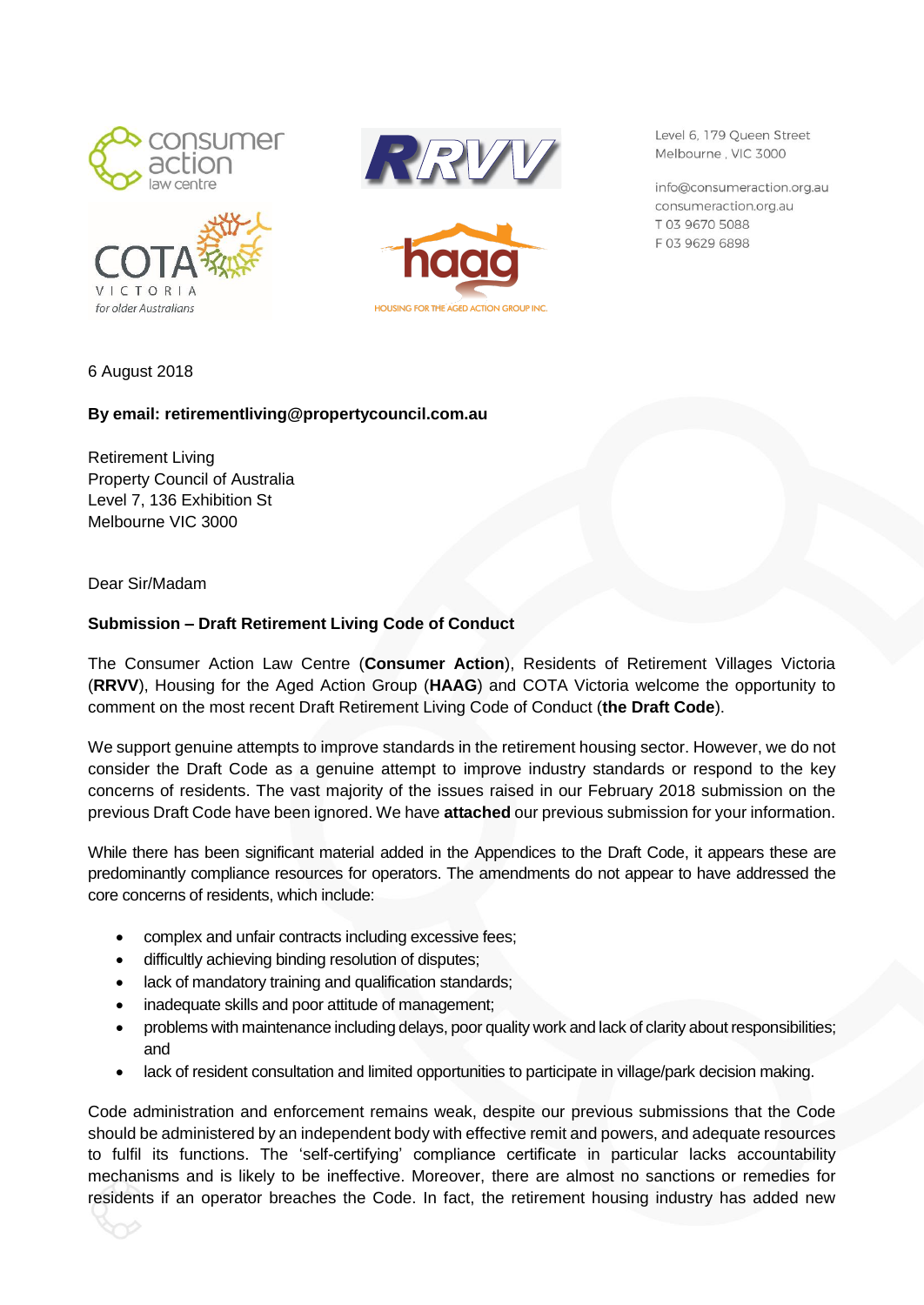clauses to the Draft Code that even further absolve the Code Administration Committee from responsibility for monitoring and enforcement:

*"The CAC will not take a view on questions of legal interpretation, the outcome of confidential mediation settlements, or tribunal or court rulings…. CAC views the legal framework as the appropriate channel for civil and criminal matters and asserts that primary disciplinary action arises out of those jurisdictions where relevant."*

The complaints process also remains convoluted and is likely to result in complaint fatigue. The complaints flowchart in Appendix G is almost indecipherable. Two-stage internal complaints processes are poor practice, and are unlikely to satisfy the Australian Standard on Complaints Handling. Further, our concerns about mediation costs being borne by both parties have not been addressed. The dispute resolution process outlined in the Draft Code does not meet the needs of residents, nor is it a suitable replacement for an industry ombudsman that can provide free, binding and independent resolution of disputes. We note that the industry has committed to the establishment of an ombudsman, but has yet to take any meaningful steps towards achieving this.<sup>1</sup>

Overall, the Code continues to have a disproportionate focus on promoting industry interests and fails to address the harm caused by bad practices in the retirement industry. We reiterate our previous submissions that it appears that this Draft Code is simply another attempt to ward off long overdue legislative reform and improve the industry's image, rather than a genuine attempt to improve outcomes for residents.

On this basis, our organisations will continue to advocate for a stronger and more effective regulatory framework that protects the interests of residents and their families.

Please contact Katherine Temple on 03 9670 5088 or at katherine@consumeraction.org.au if you have any questions about this submission.

Yours Sincerely,

Gerard Brody

Gerard Brody **Fional York Fional** Chief Executive Officer **Consumer Action Law Centre**

Ronda Held **Lawrie Robertson** Chief Executive Officer **COTA Victoria**

 $\overline{a}$ 

 $\Rightarrow$   $\gamma$   $\sim$   $\gamma$ 

Executive Officer **Housing for the Aged Action Group**

President **Residents of Retirement Villages Victoria**

<sup>1</sup> Property Council of Australia, *Retirement Village Industry Eight Point Plan,* August 2017, http://www.retirementliving.org.au/wp-content/uploads/2017/08/Eight-Point-Action-Plan-Policy-platform-for-retirementliving.pdf